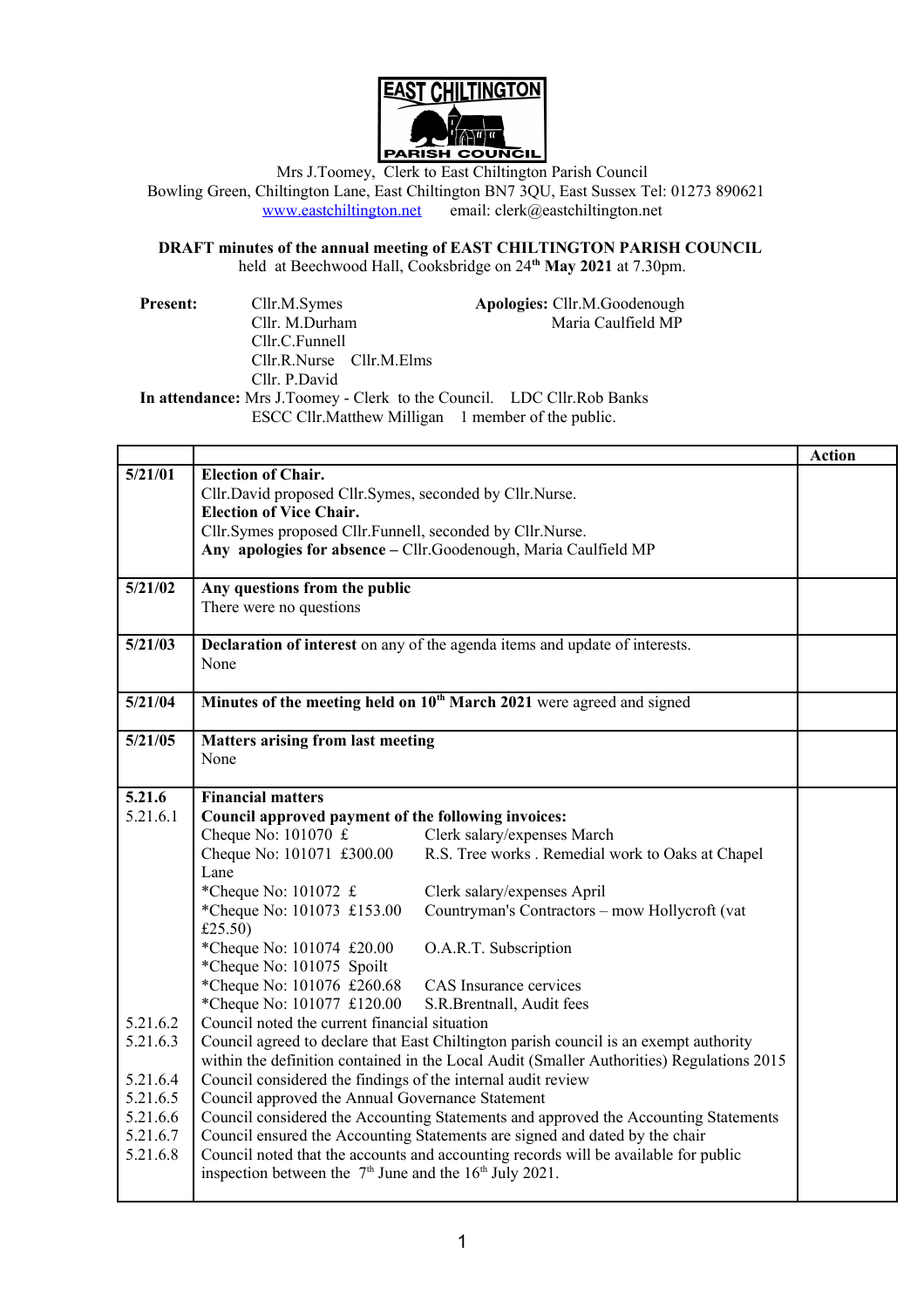| 5.21.6.9             | Council considered the subscription to NALC / ESALC of £156.61 and agreed that for<br>this year they would subscribe but would ask what, exactly, ESALC offered to their<br>members.                                                                                                                                                                                                                                                                                                                                                                                                                                                                                                                                                                                     |  |
|----------------------|--------------------------------------------------------------------------------------------------------------------------------------------------------------------------------------------------------------------------------------------------------------------------------------------------------------------------------------------------------------------------------------------------------------------------------------------------------------------------------------------------------------------------------------------------------------------------------------------------------------------------------------------------------------------------------------------------------------------------------------------------------------------------|--|
| 5.21.7               | Council noted any current applications                                                                                                                                                                                                                                                                                                                                                                                                                                                                                                                                                                                                                                                                                                                                   |  |
| 5.21.7.1             | SDNP/21/01715/TEL Stantons Farmhouse, Stantons Farm, Chapel Lane, East<br>Chiltington: installation of a micro substation enclosure with dimensions of 1.2m x<br>1.2m x 1.2m- permitted development, no comment made (SDNP have raised no<br><i>objection</i> )                                                                                                                                                                                                                                                                                                                                                                                                                                                                                                          |  |
|                      | SDNP/21/01054/HOUS 1 Chapel Cottages Chapel Lane East Chiltington: Formation of<br>two storey side extension with internal alterations $- no$ objection                                                                                                                                                                                                                                                                                                                                                                                                                                                                                                                                                                                                                  |  |
|                      | SDNP/21/01989/NMA The Grange Novington Lane East Chiltington: Variation of plans<br>approved under SDNP/19/05837/HOUS to move the location and orientation of the<br>approved pool house and other alterations.- no objection (application now withdrawn)                                                                                                                                                                                                                                                                                                                                                                                                                                                                                                                |  |
|                      | LW/21/0262 Land Adjacent Nolands Farm, Station Road, Plumpton Green: Outline<br>application for the demolition of 2 No. existing dwellings and outbuildings and the<br>erection of up to 89 No. residential dwellings, including 40% affordable housing, village<br>business hub, provision of pedestrian and vehicular access, open space, associated<br>infrastructure and landscaping at Nolands Farm, Plumpton Green, all matters reserved<br>accept access. - objection (delegated powers).<br>There was a discussion regarding the Nolands site and the comments made by the LDC<br>officer which gave only moderate consideration to the Plumpton Neighbourhood plan in<br>contradiction to earlier statements that democratic plans would receive 'high' weight. |  |
| 5.21.7.2             | Council noted any decisions by LDC:                                                                                                                                                                                                                                                                                                                                                                                                                                                                                                                                                                                                                                                                                                                                      |  |
|                      | LW/21/0001 Mount Pleasant Highbridge Lane East Chiltington: Conversion and<br>extension of redundant forge to dwelling house and demolition of redundant<br>outbuildings. Awaiting decision                                                                                                                                                                                                                                                                                                                                                                                                                                                                                                                                                                              |  |
|                      | LW/20/0730 North Barnes Farm North Barnes Lane: Extend existing cattle building by<br>18 meters for the provision of a new indoor livestock handling facility – granted                                                                                                                                                                                                                                                                                                                                                                                                                                                                                                                                                                                                  |  |
|                      | SDNP/20/05582/HOUS Denes House Novington Lane: Remodelling of existing<br>dwelling including demolition and extensions $-$ approved                                                                                                                                                                                                                                                                                                                                                                                                                                                                                                                                                                                                                                      |  |
| 7.<br>5.21.7.3<br>8. | Update on the LDC call for sites - EC2 and EC11<br>The parish council continue to work with neighbouring councils who would all be<br>affected by unacceptable levels of traffic if the Eton proposal was to proceed. Cllr. Banks<br>said that LDC would consult on their 'Issues and Options' paper from early July. This<br>will be a public consultation but would probably not be site specific. Chair advised that<br>the Issues and Options document for Eastbourne District was available on the LDC<br>website, which gives us some idea of what to expect. Cllr.Elms asked if LDC had<br>produced a register of Brownfield sites in the district.: https://www.lewes-<br>eastbourne.gov.uk/planning-policy/brownfield-land-register                             |  |
| 5.21.8               | <b>Council considered councillor roles</b>                                                                                                                                                                                                                                                                                                                                                                                                                                                                                                                                                                                                                                                                                                                               |  |
|                      | TECT: 2 cllr.trustees required. Chair and Paddy David will continue in these roles                                                                                                                                                                                                                                                                                                                                                                                                                                                                                                                                                                                                                                                                                       |  |
|                      | Finance $&$ Staffing: Paddy was happy to continue in this role                                                                                                                                                                                                                                                                                                                                                                                                                                                                                                                                                                                                                                                                                                           |  |
|                      | Communications/website: Miranda Goodenough and Magazine: Carol Funnell                                                                                                                                                                                                                                                                                                                                                                                                                                                                                                                                                                                                                                                                                                   |  |
|                      | Environment and litter pick: Roger Nurse Community events: Mike Elms                                                                                                                                                                                                                                                                                                                                                                                                                                                                                                                                                                                                                                                                                                     |  |
|                      | Highway concerns to go through the clerk to ESCC Cllr. Milligan.                                                                                                                                                                                                                                                                                                                                                                                                                                                                                                                                                                                                                                                                                                         |  |
|                      | Planning: Chair, Cllr.Nurse, Cllr.Durham and other councillors as required                                                                                                                                                                                                                                                                                                                                                                                                                                                                                                                                                                                                                                                                                               |  |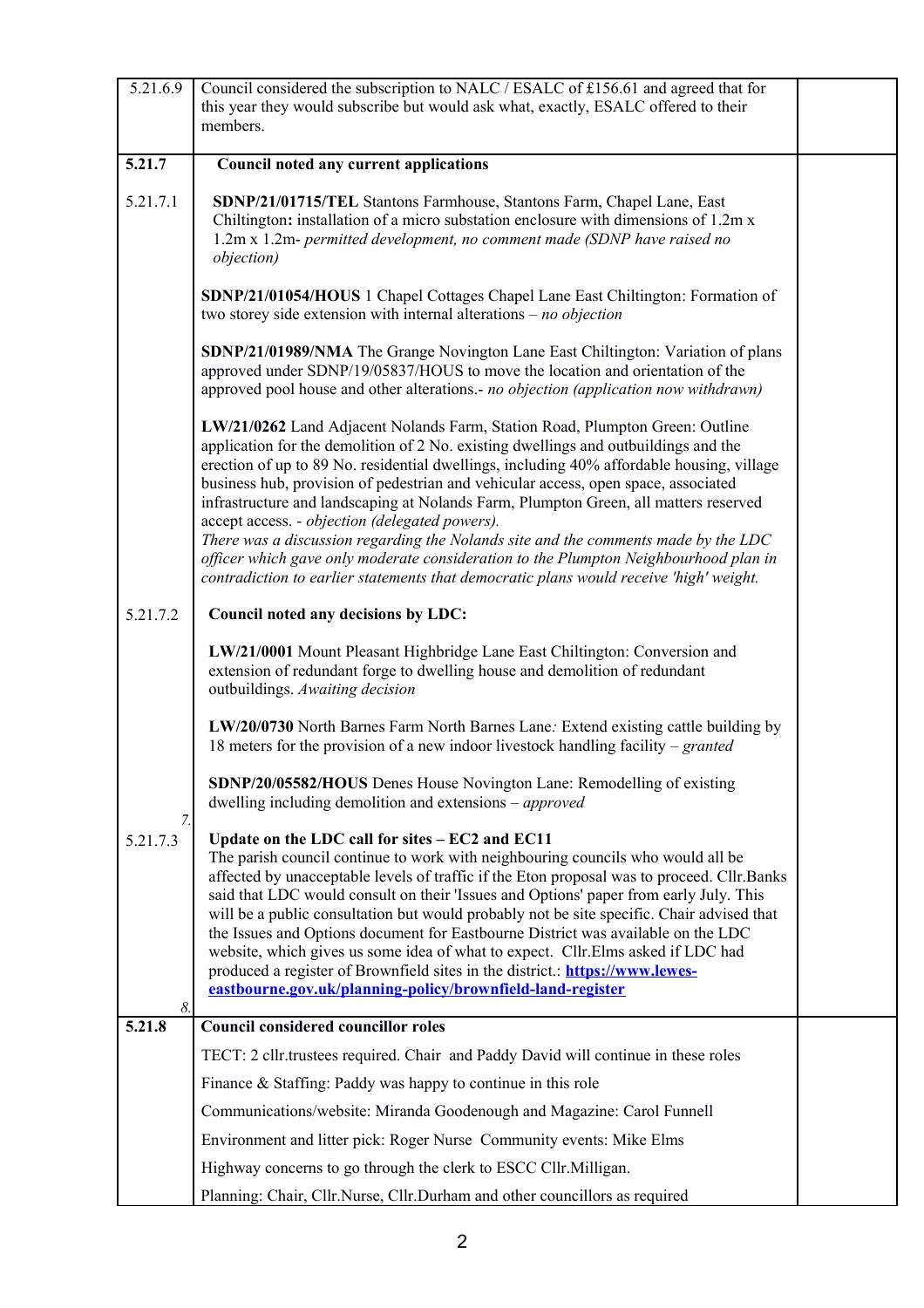| 5.21.9  | Council noted all correspondence received since last meeting.<br>Chair had contacted ESCC regarding the oak tree by the phone box and they will contact<br>the landowner about the dying branches.                                                                                                                                                                                                                                               |  |
|---------|--------------------------------------------------------------------------------------------------------------------------------------------------------------------------------------------------------------------------------------------------------------------------------------------------------------------------------------------------------------------------------------------------------------------------------------------------|--|
| 5.21.10 | TECT - The East Chiltington Trust<br>TECT will provide plants for the new planters in Hollycroft                                                                                                                                                                                                                                                                                                                                                 |  |
| 5.21.11 | Any update on Data Protection requirements and Parish website (Accessibility<br>Regulations 2018) - No update                                                                                                                                                                                                                                                                                                                                    |  |
| 5.21.12 | To consider any date for the annual parish summer gathering<br>It was agreed that a provisional date for a scaled back gathering would be September 4 <sup>th</sup> .<br>Cllr. Elms will liaise with community groups to organise this. It was felt that any profits<br>made could go to the funds fighting the Eton New Town proposals. The parish marquee<br>will need to be erected and there are likely to be repairs or replacement needed. |  |
| 5.21.13 | To consider the purchase of 2 x Premium Childrens Toddler Cradle Seats<br>Council agreed to purchase these: £68 each from online playgrounds.co.uk (CIL funds)                                                                                                                                                                                                                                                                                   |  |
| 5.21.14 | Items for noting or inclusion on a future agenda.<br>Council noted that the Whitehouse farm rail crossing steps are repaired and the path re-<br>opened                                                                                                                                                                                                                                                                                          |  |
| 5.21.15 | Meetings of the Parish Council for 2021 will be determined by circumstances in force<br>at the time but provisionally it was agreed that due to holidays the next meeting could be<br>28 <sup>th</sup> June, then 13 <sup>th</sup> September and 8 <sup>th</sup> November.                                                                                                                                                                       |  |

Meeting closed at 20.30pm JT 25/5/2021

Signed……………………………………..(Chairman ) Dated……………………………

Update for East Chiltington Parish Council  $24<sup>th</sup>$  May,  $2021$  – Maria Caulfield MP.

Sorry I can't join you this evening. I just wanted to update you on a couple of issues

# **1) Local housing and planning**

We obviously have a number of applications for large scale housing being made or proposed for the local area. I am working with the Don't Urbanise the Downs on this, especially with reference to the Eton college site which I will be opposing and will call in with the Secretary of State should an application come forward.

There are a number of existing safeguards to see off developments on our green spaces which have successfully seen applications refused in villages recently such as Newick and Wivelsfield and if it would be helpful I am happy to speak to the parish council about a number of the measures that can be used and some changes to planning which may offer us more protection to our green field sites. I will write separately to the council on this with a Parliamentary update and some of the measures that are available with the district local plan needing updating.

# **2) Covid**

Planned Step 3 easements have gone ahead as of Monday  $17<sup>th</sup>$  May and we hope to keep to the timescale that has been set out by the PM. Step 4 is due to take place no earlier than  $21<sup>st</sup>$  June. Local grants are still available if there are local businesses struggling as we return to normal.

#### **3) Traffic safety**

With one of my other villages we had a productive meeting with Sussex police recently and the new community team who are keen to support villages with road safety and speeding. I would be happy to arrange a meeting if this would be helpful.